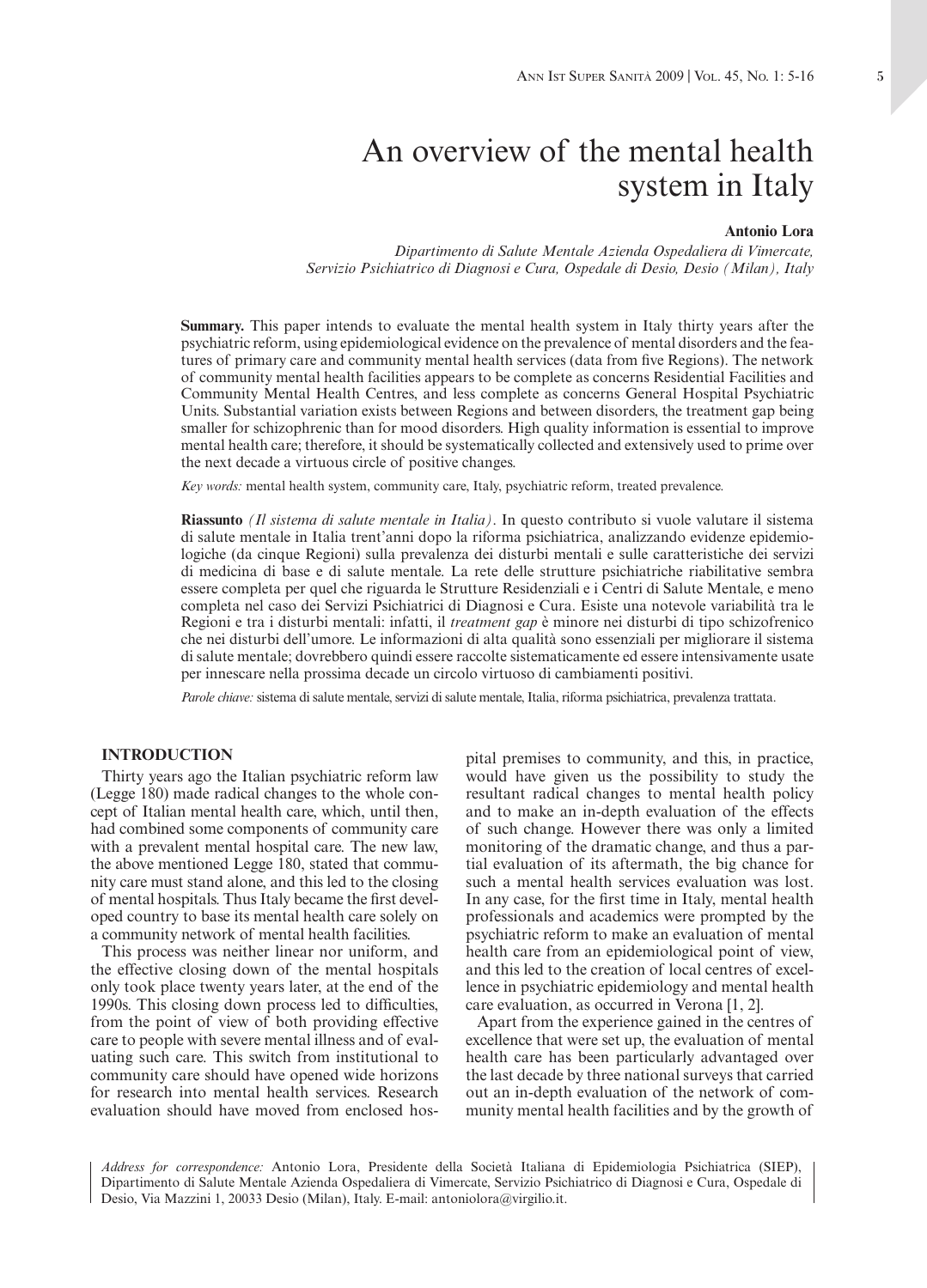mental health information systems at the regional level. Today, it is possible to initiate a more systematic evaluation of the mental health system as the body of evidence in this area has increased enormously since the 1980s [3].

The goal of this paper is to evaluate the mental health system in Italy, thirty years after the psychiatric reform. Under the World Health Organization (WHO) perspective [4] a mental health system is defined as the structure and all those activities whose primary purpose is to promote, restore or maintain mental health. The mental health system includes organizations and resources focused on improving mental health. The building blocks of the mental health system are governance (including mental health plans and legislation), financing, mental health services, primary care, human resources, links with other sectors and an information system. In this paper only the service delivery has been analyzed, *i.e.* mental health services and primary care, which forms the core of the mental health system. Any assessment of the other components exceeds the goals of this paper, although a complete analysis should take them into consideration.

The Goldberg and Huxley model [5] has been used to describe the Italian mental health system, and separate analyses have been made of the epidemiological evidence concerning the prevalence of mental disorders in the general population, in both primary care and community mental health services.

## **MATERIALS AND METHODS**

This paper summarizes the results of major national epidemiological surveys, and analyzes the data from the mental health information systems of five Italian Regions (Emilia Romagna, Friuli Venezia Giulia, Lazio, Liguria and Lombardia).

Data from the regional information systems were collected in order to have comparable figures on patients treated in Departments of Mental Health (DMHs), on the patterns of care and on the activities provided by Community Mental Health Centres (CMHCs). These five Regions were chosen as they have well structured mental health information systems covering the whole Region. Indeed Emilia Romagna, Friuli Venezia Giulia, Lazio and Lombardia the flow of the mental health information is totally computerized, however only half the DMHs in Liguria computerize their data.

For the present study we calculated for the population the crude rates per 10 000 > 14 years old; no adjustment was made for the different Regional age compositions. For instance, the treated prevalence was calculated using as the denominator the total population of the five Regions (about 20 million people) and as the numerator the total number of patients treated in these five Regions.

The data give fairly reliable figures concerning the patients cared in DMHs, though there are still some methodological problems in comparing the Regions

(*e.g.* the different network coverage of the private and/or residential facilities, there being no full information system coverage of the Residential Facilities in Liguria and Emilia Romagna). For the specific case of Lazio, data on the whole prevalence were not available, while only figures on patients treated in CMHCs were available. However the treated prevalence was estimated on the basis of the other regional mental health information systems, where the CMHC prevalence was about 95% of the overall treated prevalence. As far as concerns new cases, the evaluation of the diagnostic breakdown was hampered by the frequent lack of available diagnostic information (particularly in Friuli Venezia Giulia and Emilia Romagna where about 40% of the diagnoses were missing).

With regard to the activities provided by the CMHCs, there is wide diversity among the Regions in the classification of CMHC interventions. Therefore it was necessary to group the interventions according to a classification already used in analyzing community care [6]. Community contacts have been grouped in eight activities (psychiatrists' clinical activity, psychotherapeutic activity, nurses' activity, activity addressed to families, coordination activity, rehabilitation activity, social support activity, other activities). The present analysis should be considered an exploratory one as, in some cases, the goal of grouping the interventions was not completely achieved. One example is the activity addressed to families; in two of the Regions such interventions were certainly provided, but could not be identified among the data or were not monitored by the information system.

#### **RESULTS**

#### *Mental disorders in the community*

Using a summarized measure of population health, called the disability-adjusted life year or DALY (a time-based measure combining into a single indicator the years of life lost due to premature death and the years of life lived with a disability), the Global Burden of Disease Project [7] estimated that the burden of mental disorders in Italy is relevant: 2978 DALYs per 100 000 can be attributed to neuropsychiatric disorders, about 25% of the overall burden of disease in the country. If only mental disorders are considered, they amount to 11% of the burden, on adding also dementia and substance abuse this increases to 21%. Depression alone amounts to 7% of the global burden, while bipolar disorder, schizophrenia, obsessive-compulsive disorder, panic disorder are each 1%. Substance abuse accounts for 5% (alcohol use disorders 3% and drug use disorders 2%), while dementia is 4%.

In the last ten years the main results concerning mental disorder prevalence in communities come from two large surveys: the ESEMeD survey (ESEMeD: European Study of Epidemiology of Mental Disorders) and the Sesto Fiorentino study.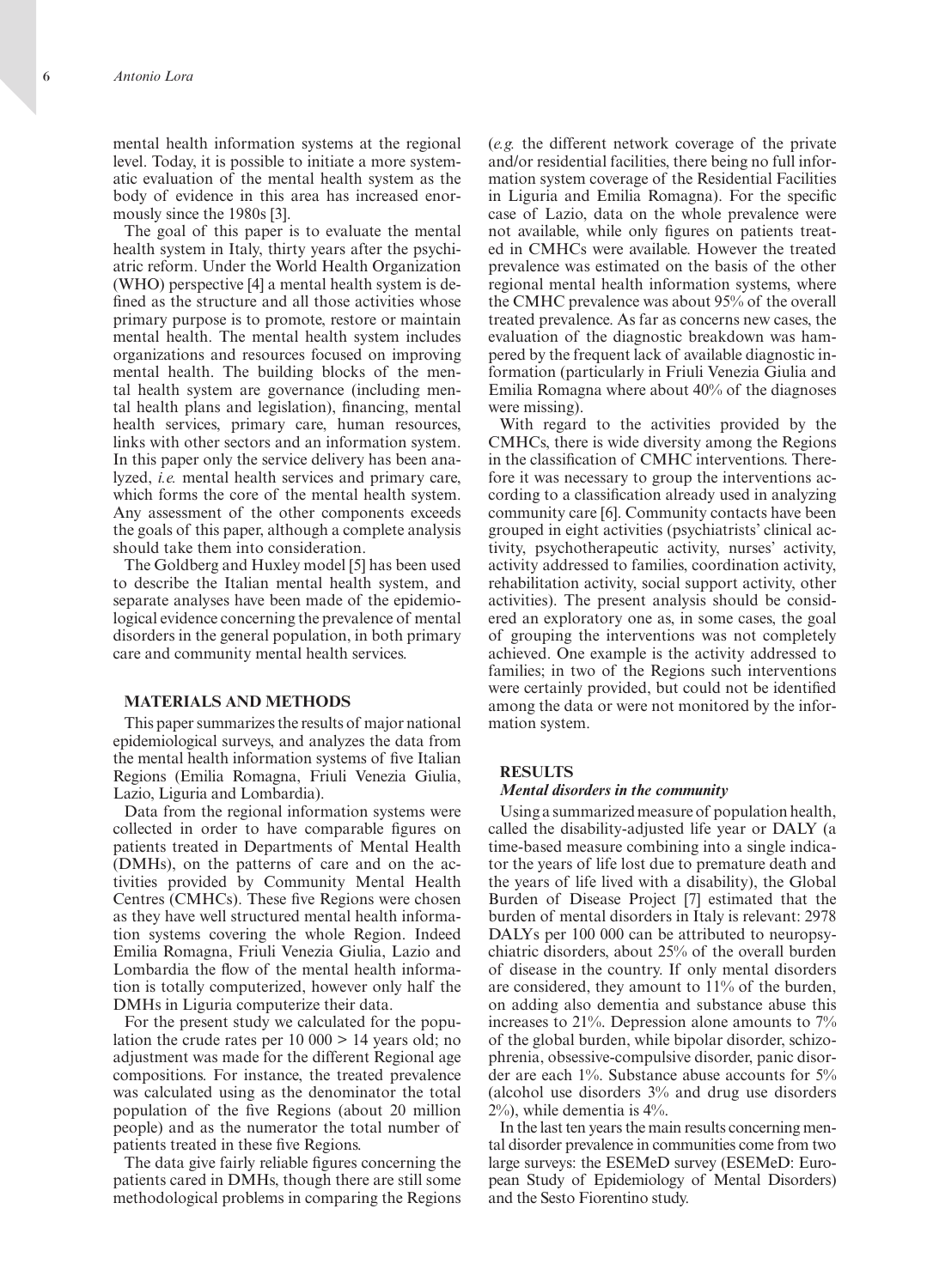The ESEMeD survey [8, 9] was carried out in Italy in 2001-2003, and interviewed a sample of 4712 Italian citizens. The annual prevalence for common mental disorders was 7.3%, anxiety disorder was 5.1%, mood disorder 3.5% and alcohol disorder 0.1%. The most common mental disorders were major depression (3%) and specific phobia (2.7%). Women were twice as likely as men to report a mood disorder and four times as likely as men to report an anxiety disorder, while men were twice as likely as women to report an alcohol disorder. There was a high co-morbidity of mood and anxiety disorders.

Among the people with common mental disorders the use of health services is relatively scarce. Only one sixth (16.9%) used health services (20.7% of those with mood disorder and 17.3% with anxiety disorder). Among the health services users 38% were cared for only by a general practitioner, 27% only by a psychiatrist or psychologist, and about 28% by both professionals. In terms of severity, 12% of the Italian cases were serious, 35% moderate and 52% mild [10].

Wang *et al.* [11] have given a more in-depth analysis of the use of mental health services. With regard to the relationship between severity of disorder and use of health services in the Italian sample: half (51%) the people with severe mental disorder used health services, only a quarter (25.9%) of those with moderate disorders, and a fifth (17.3%) of those with mild disorders. Only one third (33%) of the people treated by the health services received minimally adequate treatment, defined as at least one month of pharmacotherapy plus at least four visits to any type of medical doctor or at least eight psychotherapy contacts. These results are quite comparable to those of other high income countries.

Faravelli *et al.* [12], assessing 2,363 residents in Sesto Fiorentino, reported that the one-year prevalence of any disorder was 8.6% (excluding depression and anxiety NOS "not otherwise specified"), and higher prevalence was found in women (12.1%) than in men  $(5.4\%)$ . In the last 12 months 4.6% of the sample had suffered mood disorders (excluding depression NOS), while for anxiety disorders the figure was 6% (excluding anxiety NOS). The two disorders with the highest prevalence were generalised anxiety disorders (3.5%) and major depressive episode (3.4%). Social impairment was present in 38.5% of people with mental disorders. The use of health facilities was higher than that reported by ESEMeD: among the population with mental disorders who sought help 87% sought help from their GPs and almost one third were in contact with mental health services, while 7% had no contact with health services.

#### *Mental disorders treated in primary care*

The most significant surveys of mental disorder prevalence in primary care settings were carried out in the 1990s. Compared with previous studies, these

were far more methodologically advanced: a 12-item General Health Questionnaire was used as a screening tool, identifying cases with scores higher than the GHQ-12 threshold who were then subjected to a structured or semi-structured psychiatric interview.

In 1992 the Verona study [13] involved 1625 subjects. The overall prevalence of mental disorders among those attending primary care clinics was 12.4%, of these 6.7% suffered a depressive disorder (4.7% episodes of major depression and 2% dystymia) and 7.7% some anxiety disorder (general anxiety disorder 3.7%; panic disorder 1.5% agoraphobia, 0.6% other anxiety disorders 1.9%).

The Bologna study [14] replicated the Verona study, and involved 1647 subjects. The overall prevalence was the same (12.4%), but the prevalence of major depression was lower (3.3%) and that of general anxiety disorder higher (6.1%). The severity of impairment increased from sub-threshold cases to fully-fledged cases, and, among the latter, the severity of impairment depended on the extent of the depressive and/or anxiety symptoms. Compared with other mental disorders, major depression was evident because of its greater impairment and disability effects.

A third study focussed on depression [15], and involved 1896 subjects drawn from the different Regions. The prevalence of depressive disorder was 8.4%, with no differences according to geographical area. The severity of the cases was mild in 58% of cases, moderate in 36% and severe in 6%.

## *Mental disorders treated in mental health services The Departments of Mental Health*

In the Italian National Health Service, the Department of Mental Health (DMH) is the health organization responsible for specialist mental health care in the community, as stated by the Progetto Obiettivo "Tutela Salute Mentale 1998-2000" [16]. Within the Department there are various facilities: CMHCs, Day Care Facilities (DCF), General Hospital Psychiatric Units (GHPUs) and Residential Facilities (RFs). The DMH is in charge of the planning and management of all medical and social resources related to prevention, treatment, and rehabilitation in mental health within a defined catchment's area.

The PROG-CSM survey [17] showed that in 2005 Departments of Mental Health were widespread in all Italian Regions, though the DMH level of complexity varied. More than half of the DMHs included not only Mental Health Services for adults, but also services for substance abuse, child and adolescent psychiatry, and clinical psychology services. Concerning the availability of the whole network of mental health facilities, about eight DMHs out of ten included RFs or DCFs and almost all had GHPUs, while day hospitals were less frequent (they were present in about half the DMHs). The level of complexity in terms of mental health facility availability is high in six DMHs of the ten, intermediate in a quarter and low in one of the ten.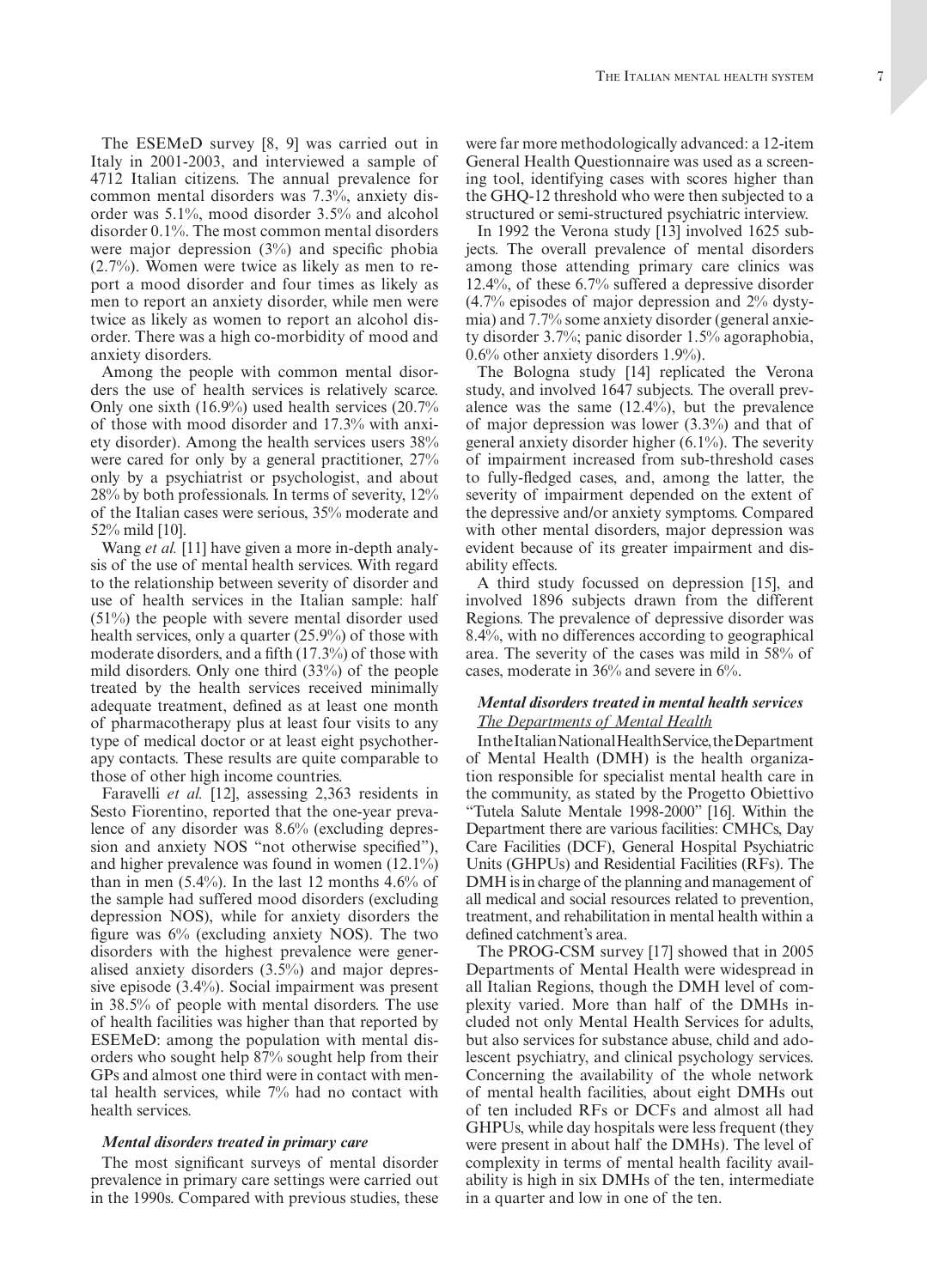

#### *The one year treated prevalence*

Treated prevalence provides a measure of the capacity of the mental health system, *i.e.* the total number of people served within the mental health system. Treated prevalence can also be used to estimate the extent of mental health coverage, or, in other words, what proportion of the population with mental disorder is actually receiving treatment.

Data on one year treated prevalence at the DMH level were available from the five Regions *(Figure 1)*. The total prevalence rate, not adjusted, was 158 per 10 000 over 14 years of age. The rate was higher in Liguria, lower in Lazio and Lombardia. Regional variability was not high (average  $167$ , SD  $\pm$  24.4).

*Table 1* shows the diagnostic breakdown from the one year prevalence data in three Regions (figures from Liguria and Lazio were not available as far as treated prevalence), grouped by the 10th international Classification of Mental Disorders [18]. Note that the reliability and validity of diagnoses in an administrative data set is always open to question, but such figures are a useful tool for a better understanding of the priorities in mental health systems. In our data set, patients with schizophrenic disorders were about one third – one fourth of the patients being treated in public Mental Health Departments. In terms of frequency, the second most common diagnoses were mood disorders − Friuli Venezia Giulia and Lombardia, and neurotic disorders − Emilia Romagna. In all these Regions personality disorders amounted to about one tenth of the subjects. It was quite rare for patients with substance abuse to be treated in a DMH as there are specialized services set up for them. About one twentieth of the patients suffered an organic mental disorder.

With regard to the new cases treated in DMHs *(Figure 2)*, the crude rate was 60 per 10 000 over 14 years old. The rate in Lazio was 3-fold that in Liguria and the Regional variability was higher for new cases (average 58, SD  $\pm$ 23.2) than for cases already under treatment, suggesting marked differences in terms of accessibility between Regions.

As far as concerns diagnoses, neurotic disorders represented the majority of new cases, though there was a considerable gap between Friuli (where they are a quarter) and Emilia Romagna (where they represent about a half) *(Table 2)*. In Lombardia and Friuli Venezia Giulia one patient in four suffered mood disorder, while in Emilia-Romagna this was one in ten. The percentage of patients with schizophrenia was quite homogeneous (around 10% in all four regions). Personality disorders were a bit less than one tenth, with the exception of Friuli Venezia Giulia, where they were less than one twentieth. There is a growing need for care for organic mental disorders, not only in Friuli Venezia Giulia where they represent about a sixth of the new cases, but also in the other Regions.

Using the data of the annual prevalence in public DMHs and that on the utilization of mental

**Table 1** | *Treated one year prevalence in DMHs of three Italian regions by ICD 10 diagnostic groups (percentages of cases with diagnoses)*

|                                  | <b>Friuli Venezia Giulia</b><br>(2007) | <b>Emilia Romagna</b><br>(2007) | Lombardia<br>(2005) |
|----------------------------------|----------------------------------------|---------------------------------|---------------------|
| Schizophrenic disorders          | 30.9%                                  | 24.9%                           | 30.7%               |
| Mood disorders                   | 25.5%                                  | 17.2%                           | 20.7%               |
| Neurotic disorders               | 19.2%                                  | 33.8%                           | 20.6%               |
| Organic mental disorders         | 7.3%                                   | 3.7%                            | 3.5%                |
| Personality disorders            | 6.5%                                   | 11.8%                           | 11.6%               |
| Disorders due to substance abuse | 2.9%                                   | 2.1%                            | 2.6%                |
| <b>Others</b>                    | 7.8%                                   | 6.4%                            | 7.9%                |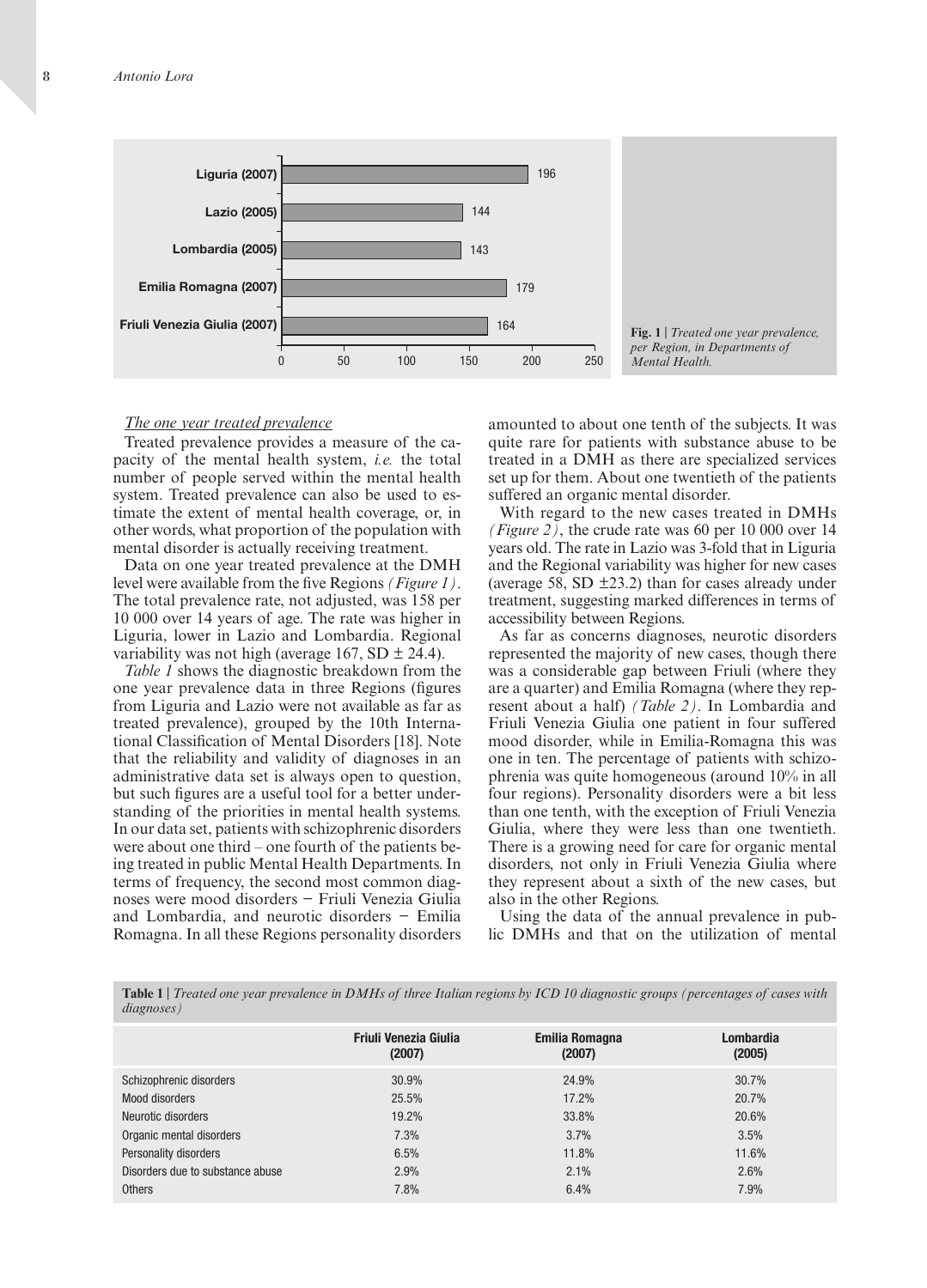

health facilities, it is possible to construct patterns of care *(Table 3)*. The present analysis regards four Regions (Friuli Venezia Giulia, Lazio, Liguria and Lombardia) where both sets of data were available. Interpreting the data requires some caveats, because regional information systems differ in their coverage of mental health facilities (*e.g.* in Liguria there were no figures available for residential facilities).

CMHCs treated 93% to 97% of the patients cared for in DMHs. The percentage of acute patients treated in GHPUs varied from 5% in Friuli Venezia Giulia to 22% in Liguria. Only about one patient in twenty was cared for in Day Care or Residential Facilities, though in Friuli Venezia Giulia this figure increases to one in ten.

## *The treatment gap in schizophrenic and mood disorders*

In order to evaluate the capacity of the mental health system to treat mental disorders it is useful to consider treatment coverage and treatment gap. Treatment gap can be defined as the difference between the prevalence of a specific mental disorder in a population and the proportion of affected individuals receiving treatment for the disorder. Alternatively, treatment gap can be expressed as the percentage of individuals requiring care but not receiving treatment [19].

Data concerning the coverage and the treatment gap for schizophrenic disorders cover only DMHs, private psychiatric practice or primary care were

not included. In fact it can be assumed that patients with schizophrenic disorders will be cared only for through specialized mental health services. Thus the percentage of patients with schizophrenic disorders treated in such settings is a crucial indicator of the capacity of a mental health system to take care of severe mental illnesses. The Global Burden of Disease study (GBD) [7], estimated that the annual prevalence > 14 years old for highly developed European countries is 0.6%. The treatment prevalence for schizophrenia across Friuli Venezia Giulia, Lombardia and Emilia Romagna was compared to the estimates for schizophrenia from the GBD study. A perfect relationship between estimated rates for schizophrenia and treated cases is a score of 100. On comparing the GBD estimate (0.60%) with the treated prevalence of the DMH in these three Italian Regions (0.33%), the treatment gap is 57%.

The same exercise can be done for mood disorders. For mood disorders, the data analyzed both the DMH data and the estimates on cases treated in primary care. A GBD study and an ESEMeD survey for depressive unipolar disorders resulted in the same figures (3.5%), while the GBD study for bipolar disorders estimated the one year prevalence to be 0.5% for the developed European countries. Therefore the total one year prevalence for mood disorders is 4%. In the three Italian Regions the treated prevalence at the DMH level for mood disorders is 0.30%, while at the primary care level the estimate inferred from

| Table 2   New cases treated in DMHs of three Italian regions by ICD 10 diagnostic groups (percentages of cases with diagnoses) |
|--------------------------------------------------------------------------------------------------------------------------------|
|--------------------------------------------------------------------------------------------------------------------------------|

|                                  | <b>Friuli Venezia Giulia</b><br>(2007) | Emilia Romagna<br>(2007) | Lombardia<br>(2005) |
|----------------------------------|----------------------------------------|--------------------------|---------------------|
| Schizophrenic disorders          | 12.1%                                  | 8.8%                     | 9.9%                |
| Mood disorders                   | 25.8%                                  | 13.4%                    | 27.0%               |
| Neurotic disorders               | 28.5%                                  | 54.8%                    | 37.5%               |
| Organic mental disorders         | 13.8%                                  | 6.9%                     | 5.0%                |
| Personality disorders            | 3.7%                                   | 9.0%                     | 7.3%                |
| Disorders due to substance abuse | 3.7%                                   | 3.5%                     | 1.0%                |
| <b>Others</b>                    | 12.4%                                  | 3.5%                     | 10.4%               |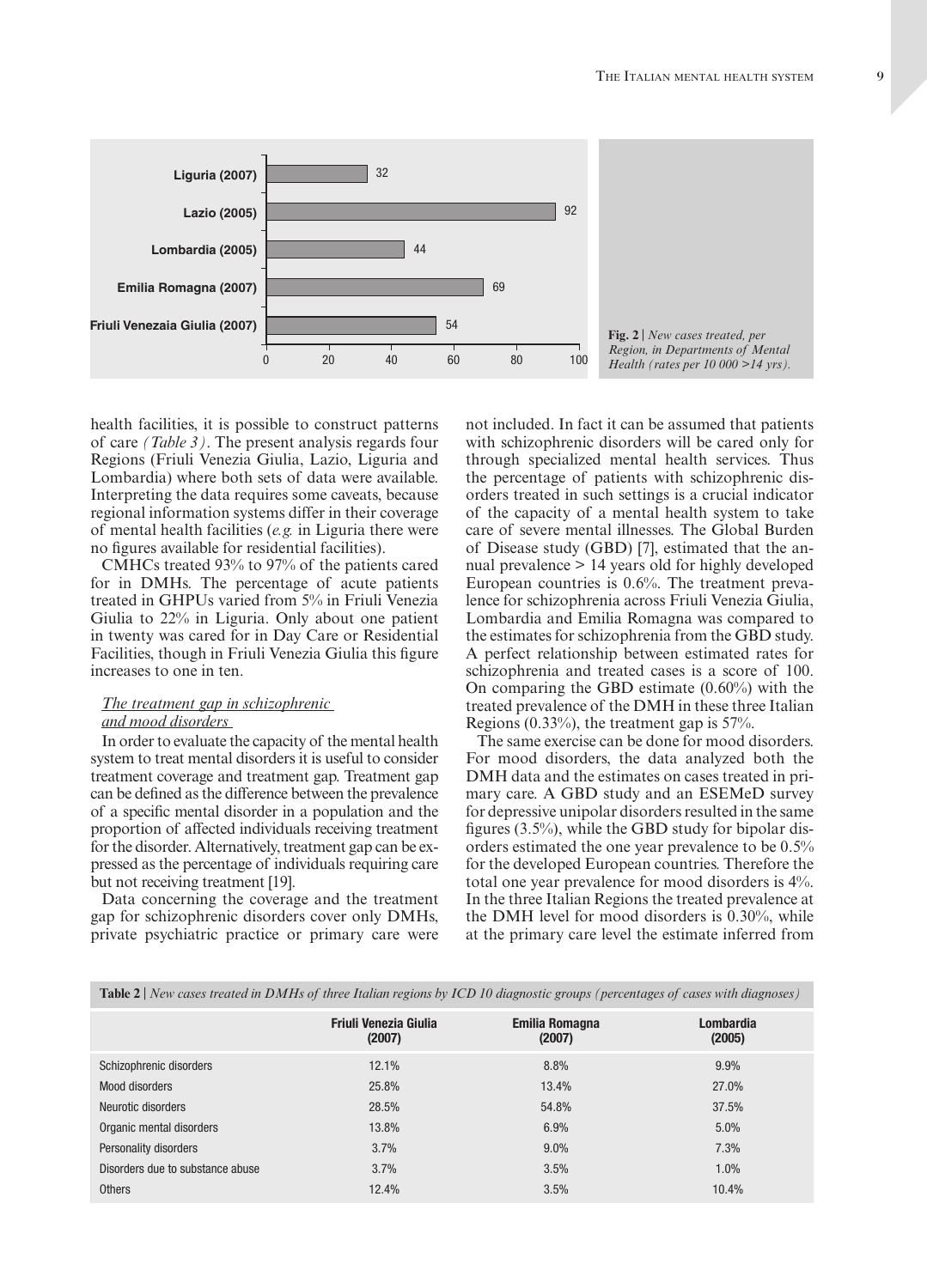**Table 3** | *Patterns of care: patients treated in dmhs by different types of facilities (percentages of patients cared for by each facility type in the overall DMH prevalence*)

|                                    | <b>Friuli Venezia Giulia</b> | Liguria   | Lazio  | Lombardia |
|------------------------------------|------------------------------|-----------|--------|-----------|
|                                    | (2007)                       | (2007)    | (2005) | (2005)    |
| General hospital psychiatric units | 5%                           | 22%       | 9%     | 12%       |
| <b>Residential facilities</b>      | 8%                           | <b>UN</b> | $1\%$  | 5%        |
| Day care facilities                | 10%                          | 4%        | 3%     | 4%        |
| Community mental health centers    | 97%                          | 92%       | 95%    | 93%       |
| $(UN = unknown)$                   |                              |           |        |           |

the Italian ESEMeD data is 0.54%. The results are impressive: there is very low coverage of mood disorders in both mental health services (7.6%) and in primary care (13.5%), thus the treatment gap is huge (79%). Data from Sesto Fiorentino are radically different, because in this site there is a extremely high coverage of primary care services and the treatment gap is practically absent.

## *The network of mental health facilities Community mental health centres*

Community Mental Health Centres (CMHCs) are the core of the community-based system. They cover all activities pertaining to adult psychiatry in outpatient settings, and manage therapeutic and rehabilitation activities delivered by DCFs and RFs.

During 2005-2006, the PROG-CSM survey [17] analyzed, at the national level, the network of CMHCs in 20 regions (except Molise), evaluating about 95% of Italy's CMHCs.

The CMHC/resident ratio was about 1 facility per 80 460 inhabitants. With regard to fulltime staff, each CMHC had, on average, 4 psychiatrists, 2 psychologists, 2 social workers or rehabilitation therapists, and 7.7 nurses. This means about 24.8 fulltime professionals per 100 000 residents. There were few differences between geographical areas: Northern Italy averaged 25.9 professionals per 100 000 residents (SD  $\pm$  11.5), Central Italy 28.3 (SD  $\pm$  7.4) and Southern Italy 23.7  $(SD \pm 6.9)$ . However in the same geographical area marked differences exist between Regions: *e.g.* in the North the staff rate in Friuli Venezia Giulia is 3-fold that in Veneto and Lombardia.

The rate of patients treated in CMHCs over a three months period was 90.8 per 10 000 residents. Of this rate, the new cases (first visit to CMHC in 2004) were 38% of the three months period prevalence. On the whole sample, women made up 57%, and considering age, 42.5% were less than 44 years old, 36% were 45- 64 and 21.5% were over 64.

With regard to diagnoses, psychotic disorders (mainly schizophrenic disorder) were about 29%, mood disorders 25%, anxiety disorders 22.5% and other disorders 23.5%. For the new cases the diagnostic breakdown was different: psychotic disorders were 14%, mood disorders 20%, anxiety disorders and other disorders each about 26%. A quarter of all the patients received community treatments (home visits, intervention in the community, etc.) outside the CMHC facility.

The CMHC organization, integration and care continuity with other community DMH facilities was very satisfactory in more than 69% of the facilities. At the patient level, more 37% of the CMHCs developed high quality programs to ensure continuity and care coordination for severe mental disorders (including intensive home care, drop-out prevention programs). Integration with other community health and social services was excellent in 31% of the CMHCs, while it was totally inadequate in about 10%. Prevention and promotion programs were not widespread among the CMHCs: only in 18% of the CMHC could these programs be considered adequate.

The CMHC activity is analysed in greater detail, using data provided by the five Regions *(Table 4)*. On the whole the crude treated-patient rate in CMHCs over a one year period was 148 per 10 000, and the variability among the Regions was small (average 158;  $SD \pm 22$ ). Instead, the CMHC intervention rate is 2402 per 10 000 and in this case there was greater variability among the Regions (average 2792; SD  $\pm$  1226).

The main activities provided by the CMHC were the psychiatrists' and nurses' activities: they represented 60% of overall CMHC activity in the five Regions. Rehabilitative – socializing, psychotherapeutic and coordination activities were 6-10%, while social support activities and activities addressed to families were less than 5%.

#### *Acute inpatient facilities*

Within the DMH system, acute inpatient care is delivered in General Hospital Psychiatric Units (GHPUs). These inpatient facilities with a maximum of 15 beds

**Table 4** | *Patients treated and interventions provided yearly by cmhcs, per region (rates per 10 000 > 14 years old)*

|                              | <b>Patients</b> | <b>Interventions</b> |
|------------------------------|-----------------|----------------------|
| Friuli Venezia Giulia (2007) | 159             | 3.848                |
| Emilia Romagna (2007)        | 179             | 4.339                |
| Lombardia (2005)             | 133             | 1.731                |
| Lazio (2005)                 | 138             | 1.709                |
| Liguria (2007)               | 180             | 2.334                |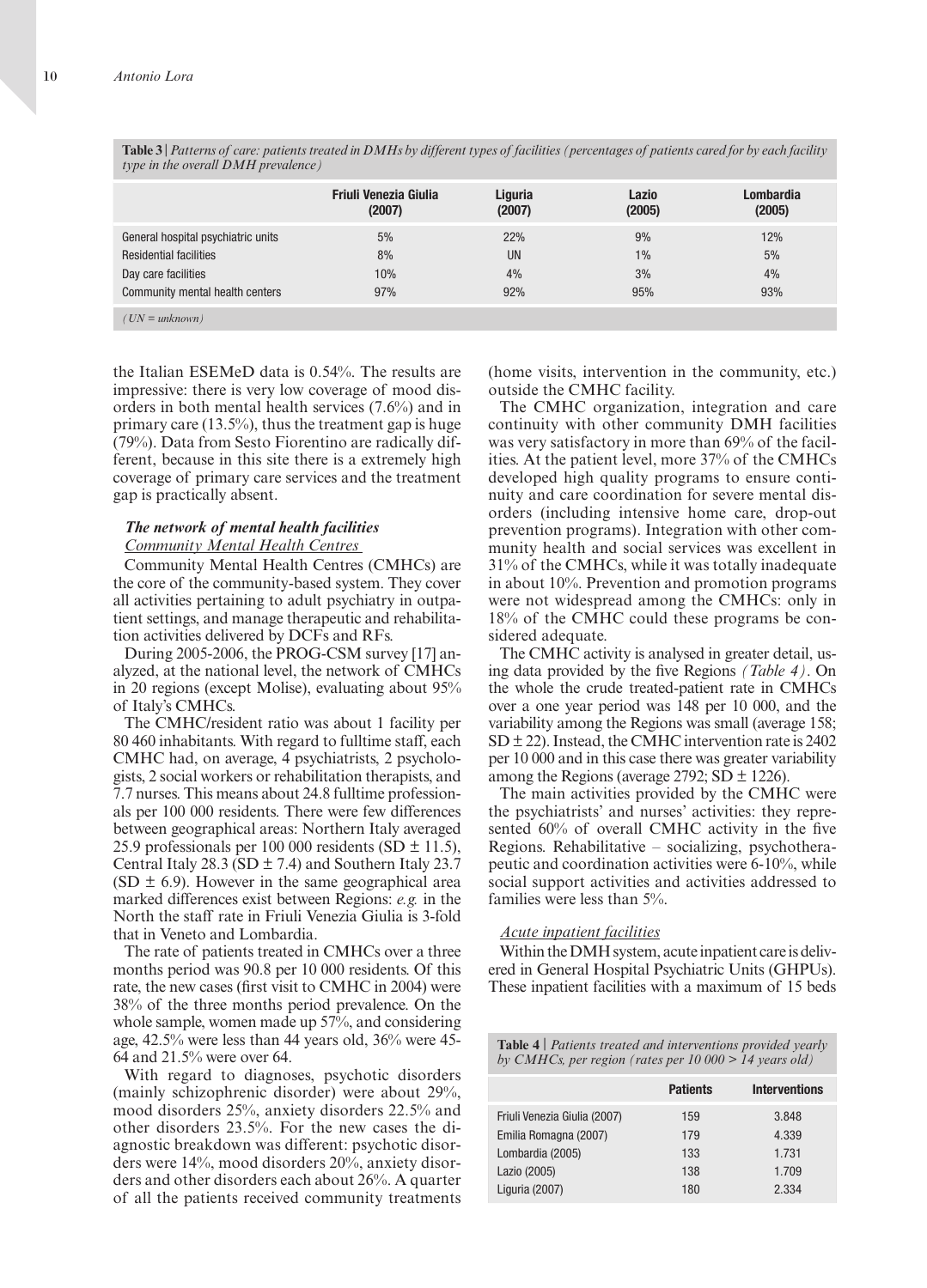| <b>Activities</b>                          | <b>Interventions</b>                                                                                                                                                                                                                                                                                       | <b>Total</b> | <b>Friuli</b><br><b>Venezia</b><br>Giulia<br>(2007) | <b>Emilia</b><br>Romagna<br>(2007) | Lazio<br>(2005) | Liguria<br>(2007) | <b>Lombardia</b><br>(2005) |
|--------------------------------------------|------------------------------------------------------------------------------------------------------------------------------------------------------------------------------------------------------------------------------------------------------------------------------------------------------------|--------------|-----------------------------------------------------|------------------------------------|-----------------|-------------------|----------------------------|
| Clinical psychiatrists' activity           | Outpatient clinical contact with<br>psychiatrists for forensic psychiatric<br>assessment                                                                                                                                                                                                                   | 29%          | 26%                                                 | 20%                                | 37%             | 46%               | 30%                        |
| Psycho therapeutic activity                | Psychological assessment, outpatient<br>clinical contact with psychologist,<br>psychotherapy                                                                                                                                                                                                               | 8%           | 5%                                                  | 2%                                 | 19%             | 10%               | 9%                         |
| Nurses' activities                         | Outpatient contact with nurse, nurse's home<br>visit, administering psychotropic drugs                                                                                                                                                                                                                     | 31%          | 46%                                                 | 35%                                | 25%             | 26%               | 28%                        |
| Activity addressed to<br>families          | Meeting with relatives and carers (without<br>the presence of the patient), psycho-<br>educational<br>Intervention, family groups                                                                                                                                                                          | 4%           | 5%                                                  | 4%                                 | <b>NA</b>       | <b>NA</b>         | 7%                         |
| Care coordination activity                 | Staff meeting in the department, meeting<br>with other health and non-health services,<br>meeting with social network                                                                                                                                                                                      | 6%           | 7%                                                  | 3%                                 | 7%              | 4%                | 8%                         |
| Rehabilitative and<br>socializing activity | Intervention aimed at achieving basic,<br>interpersonal and social skills training,<br>occupational activities or vocational training,<br>sheltered employment activities, leisure<br>and socializing activities, psychomotor and<br>creative therapy, outpatient contact with<br>rehabilitation therapist | 9%           | 4%                                                  | 17%                                | 5%              | 9%                | 4%                         |
| Social support activity                    | Outpatient contact with social worker,<br>social support                                                                                                                                                                                                                                                   | 4%           | 3%                                                  | 2%                                 | 6%              | 2%                | 7%                         |
| <b>Others</b>                              |                                                                                                                                                                                                                                                                                                            | 3%           | 4%                                                  | $1\%$                              | $0\%$           | 2%                | 5%                         |
| $(NA = not assessed in the Region)$        |                                                                                                                                                                                                                                                                                                            |              |                                                     |                                    |                 |                   |                            |

**Table 5** | *Activities provided by cmhcs (percentages)*

are closely linked with the CMHCs to ensure continuity of care.

The PROGRES-Acute Project [20] covered the network of acute inpatient facilities in 20 regions (except Sicily) during 2002-2003. Italy had a rate of 0.78 public acute-inpatient beds per 10 000 inhabitants, located in GHPUs (88%), University Psychiatric Clinics (10%) and 24-hour CMHCs (2%). The availability of public acute beds in Italy was approximately 20% less than the official national standard (1 bed per 10 000 inhabitants). The corresponding rate of private beds was 0.94 beds per 10 000 inhabitants. On the whole, in Italy, the rate of acute, short-term psychiatric beds (public and private) was 1.72 per 10 000 inhabitants. Not only did this rate (private plus public beds) present considerable variation across the different regions, the ratio being 8:1, but also the number of public beds varied greatly from the South to the North-East and Centre (by nearly a 1:2 ratio).

Concerning staffing: all public and private facilities had 24 hours coverage, with staff on duty at night. The 301 public facilities employed 8058 professionals, 86.5% of whom worked full-time. The number of staff in private facilities was much smaller (2384 professionals, of whom 1918 were working fulltime). The figures show a full-time staff quota per bed in private facilities that is much smaller than in any type of public facility: in the public facilities the staff/patient ratio ranged from 1.44 to 5.17, showing that facilities for acute patients rely greatly on human resources; in contrast, ratios for private facilities were markedly smaller (0.45 staff/patient ratio).

The mean length of stay varies between facilities, with a median number of days per admission of 11.4 in GHPUs, 17.8 in University Psychiatric Clinics, 21.1 in 24-hour CMHCs and 37.6 days in Private Facilities. There was a substantial variation in the length of stay across the different areas: the mean length of stay in the northeast region was almost twice that in the central and southern regions. Even the number of public beds differs greatly between the southern regions and the north-east and central regions. Indeed, the different bed availability could account for the much shorter average length of stay observed for the south.

In 2001 the psychiatric admissions and the number of admitted patient-rates per 10 000 inhabitants in public facilities were 19.8 and 13.4 respectively, whereas in private facilities these were 6.9 and 4.4 respectively. The percentage of "revolving-door" patients (*i.e.* the patients who had had three or more admissions to the same facility) was similar in public and private facilities (8.7% *versus* 8.3%).

The percentage of compulsory admissions was 12.9%, and it varies from region to region. As a temporal trend the percentage of compulsory admissions decreased from approximately 50% in 1975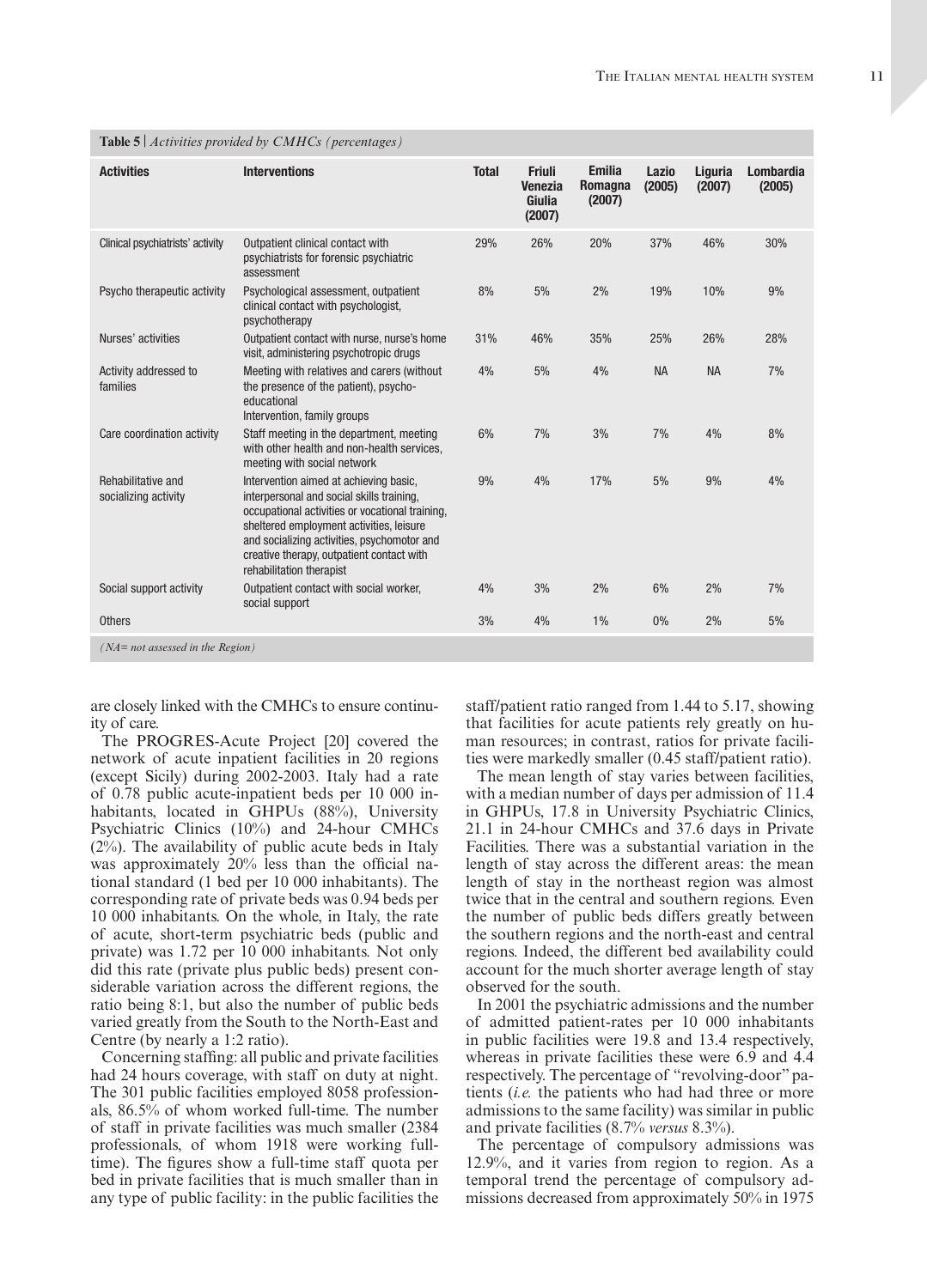(3 years before the Reform Law), to approximately 20% in 1984. Ten-years later, in 1994, this percentage had dropped to 11.8% of the total of public psychiatric admissions [21].

Within the context of PROGRES-ACUTI, diagnoses in a sample of admissions were analyzed [22]. Patients with schizophrenia represented 37.9% of the total admissions to public inpatient units and 25.9% to private ones. Patients with bipolar affective disorders were 18.4% in public facilities and 19.6% in private; those with unipolar depressive disorders were 16.1% in public and 20% in private facilities. A second assessment in the PROGRES-ACUTI Project was conducted specifically to address psychiatric inpatient characteristics on a given census day [23]. The public and private facilities showed great differences in age and gender distribution: public facilities admitted mostly young men, whereas onethird of the beds in private facilities were occupied by women aged 65 and older.

#### *Community residential facilities*

The PROGRES study [24], a wide national survey, monitored the network of community Residential Facilities (RF) in Italy. In the year 2000, Italy had 1370 Community RFs and a rate of 3.5 beds per 10 000 inhabitants over 14 years of age. There was marked variability (up to 10-fold) in the provision of residential places among the different regions: 73% of the RFs had 24-hour staffing and more than half were (and still are) managed directly by DMHs, and more than three quarters are funded by National Health Service. The mean number of full-time staff was 8.2 and the overall ratio of patients to full-time staff was 1.4:1.

The results of the PROGRES survey also suggested that many RFs provide mostly long-term accommodation: three quarters of them have no formal limitation to the length of stay; resident turnover was, and is, low, there being few new admissions and few discharges, and discharge to independent accommodation is uncommon. For many chronic, disabled patients, RFs represent "a home for life" rather than a transitional facility. The environmental characteristics are relatively good: residential units are small (an average of 12.5 beds each), residents generally living in twin-bed rooms, and generally open spaces, like gardens, are available. Although the study found a homelike atmosphere in many RFs, most facilities have restrictive rules on the patients' daily life and behaviour. The RFs had several external activities targeted at integrating patients within the local community, however 45% of the patients were totally inactive, not even assisting with their facility's daily activities. Standardized assessment instruments and written treatment plans were rarely used. Leisure and socializing activities, psychomotor and creative interventions prevailed in the rehabilitative interventions (*i.e.* aimed at basic, interpersonal and social skills training); family addressed activities were not frequent [25].

A sample of the total population, 2962 subjects, was evaluated in greater depth [26]. Most were males (63.2%) who had never married, and more than 70% were over 40 years of age; 85% received a pension, most commonly because of psychiatric disability. A substantial proportion (39.8%) had never worked, and very few were currently employed  $(2.5\%)$ ;  $45\%$ of the sample was totally inactive, not even assisting with domestic activities in the facility. Two-thirds had a diagnosis of schizophrenia (68.2%), while the second most frequent diagnosis was mental retardation (13.1%) and the third, personality disorder (8.5%). Co-morbid or primary substance abuse was uncommon. Mental illness had been long-lasting and severe: for seven out of ten patients the severe mental problems had begun more than fifteen years earlier, and in the last five years about fifty per cent of the sample had suffered persistent positive psychotic symptoms. Twenty-one per cent had a history of severe interpersonal violence, but violent episodes in the RFs were infrequent. The majority the total sample of RF residents (58.5%) had never been admitted to a mental hospital or a forensic mental hospital; almost 40% had been admitted, at least once, to a mental hospital, and 1.6% had been detained in a forensic mental hospital.

#### **CONCLUSIONS**

## *The treatment of common mental disorders in primary care: an unsolved problem*

Two community surveys [8, 12] assessed the prevalence of common mental disorders in Italy to be about 7-8%, with very concordant figures. These prevalence estimates were generally lower than in parallel surveys carried out in other Western European countries. However on the crucial issue of service planning, namely the use of health services by those with mental disorders, we have radically different figures from these two surveys. Of the two, the Sesto Fiorentino estimates were more optimistic, but limited to one site, while if there is confirmation of the more pessimistic ESEMeD findings we must conclude that primary care accessibility for common mental disorders is particularly low. Given that the two estimates are widely divergent, there is an urgent need for definitive and concordant indications on the coverage of mental disorders in primary care.

About one tenth of the patients cared for in primary care suffer from some kind of mental disorder, and the prevalence of depressive episodes in this setting varies between 3.3% and 8.4%. However surveys like the two mentioned above do not provide a better understanding of the primary care role in the mental health system, because they do not include information concerning the adequacy of the treatment provided to these patients. The ESEMeD study [27] highlighted that in six European countries only one fourth of the patients with affective disorders received sufficiently adequate treatment in pri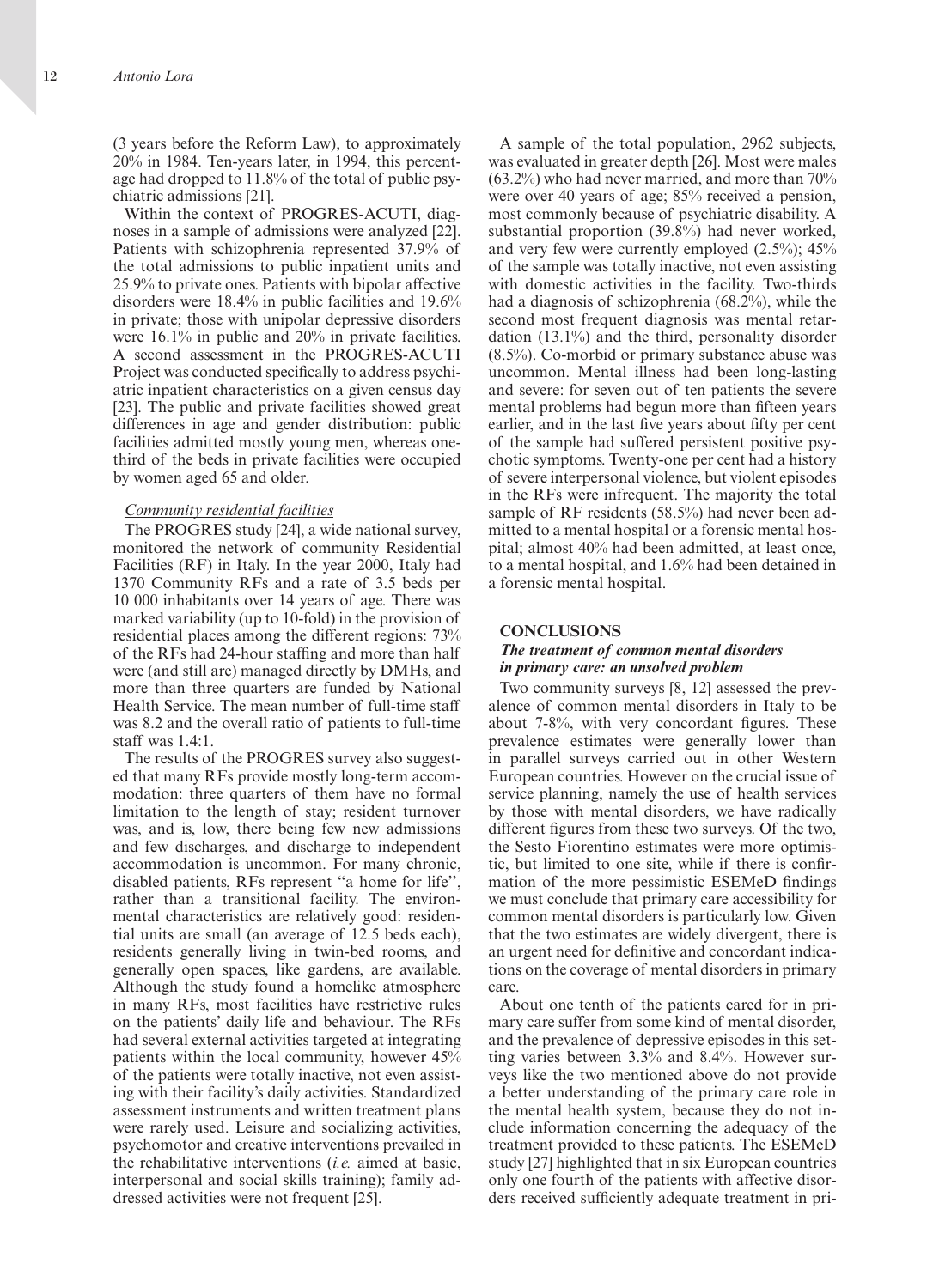mary care. Further improvements for the treatment of depression in primary care, like the development of collaborative care [28], should be based on solid estimates of the existing adequacy of the usual treatments. Without this piece of epidemiological information it is not possible to adequately monitor the needed improving actions.

The burden of mood disorders is certainly large regardless of the primary care data used to choose for the estimates. A strategic goal for the National Health System is to bridge this gap: it cannot be tackled without proactive and sustained action at the primary care level and without developing a solid referral and back-referral system with mental health services. However, until now there has been a scarcity of both epidemiological information and strategic actions for improving the treatment of affective disorders at this level.

## *The core of the mental health system: the Departments of Mental Health*

The DMH is the core of community mental health care in Italy: such departments are widespread throughout the country, though with different levels of complexity. With regard to the types of facilities present, the DMHs seem quite complete with the exception of day hospitals. The complexity of DMHs is high in terms of mental health facilities, while it is lower in terms of type of specialized clinical services (like child psychiatry, alcohol and drug abuse services) included in DMHs, given that four DMHs out of ten were limited to adult psychiatry.

The data from regional information systems in five Regions, covering about 20 000 000 people, have given us reliable annual figures for patients treated in public DMHs. Indeed, about 1.6% of the population was cared for by DMHs and new cases were 0.60%. The variability among the Regions with regard to new cases is higher than for treated prevalence, suggesting marked differences in terms of accessibility. In the 1980s data collected from psychiatric case registers on one treated prevalence ranged between 0.70-0.97%, while for new cases the range was between 0.12-0.23% [29, 30]. In the last thirty years the mental health system has grown greatly in terms of both treatment capacity (+89% for treated cases) and accessibility (+243% for new cases).

About one fourth of the treated cases in DMHs had schizophrenic disorders, and about a fifth mood disorders; among the new cases these diagnoses were less frequent, while neurotic disorders were the majority (from one third to half) and organic mental disorders a tenth. The DMHs are focussed on treating severe mental illnesses, which was also revealed by regional analyses on resource utilization [31].

As far as concerns public DMHs, the coverage for schizophrenic disorders is about 57%. This result is close to the NEMESIS survey in the Netherlands [32], but is questionable because it depends strongly on the prevalence estimates of population schizophrenic disorders. For example, if we use the other estimates [33, 34], the prevalence rates are lower (about 0.3%) and the treatment gap is practically 0%. In any case, even assuming uncertainty in prevalence, this indicator is useful to monitor system accessibility for patients with severe mental illnesses.

The patterns of care were strongly influenced by the mental health information system coverage, and by the structure of the different regional mental health systems in terms of available facilities. This last issue requires more in-depth analyses, as it is relevant for assessing the adequacy of the National Health System with regard to mental health care.

## *The network of community mental health facilities: mission accomplished?*

Thirty years after the reform (Legge 180) the network of community mental health facilities seems complete, especially as far as concerns RFs, CMHCs and, partly, GHPUs, though a relevant variability still remains among the Regions.

Our analysis revealed that more than nine out of ten of the patients treated by Mental Health Departments had contact with the CMHCs. This means that CMHCs are the hub of community care, and are crucial to developing the whole system's treatment capacity. The rate of professionals working in CMHCs was quite homogeneous for the North, Centre and South of Italy, though there are still differences among the Regions. The rate of patients treated at the CMHC level showed a range of between 130-180 per 10 000. Data from specific research on patterns of care [6] suggest that CMHCs are highly accessible, also for patients with severe mental disorders (in Lombardia about two thirds of the patients with schizophrenic disorders were treated solely by CMHCs). This preliminary analysis from five Regions showed marked variations in terms of contact rate and type of CMHC activities. Further research is needed to evaluate whether these differences derive only from different service delivery levels, or whether they were at least partly related to different information system characteristics. Indeed, the amount of care provided by CMHCs is a central issue for the development of community care: greater delivery of CMHC care calls for a larger CMHC capacity to provide intensive community treatment, in order to respond to acute cases without hospitalization and to implement innovative interventions (*e.g.* early interventions in psychosis or psychoeducational approaches).

Quite different is the situation concerning GHPUs, both in terms of bed availability and, in part, of structural adequacy [35]. The differences are still relevant among Regions and also geographical areas: in 2003, the rate of public beds in GHPUs in the centre and south of Italy was one third below the Progetto Obiettivo standard and that of the North. In the same geographical areas the Private Acute Facilities had double the beds of the GHPUs, but because of the different case mix between public and private facilities, and the often poorly structured coordination with the DMHs, it was practically impossible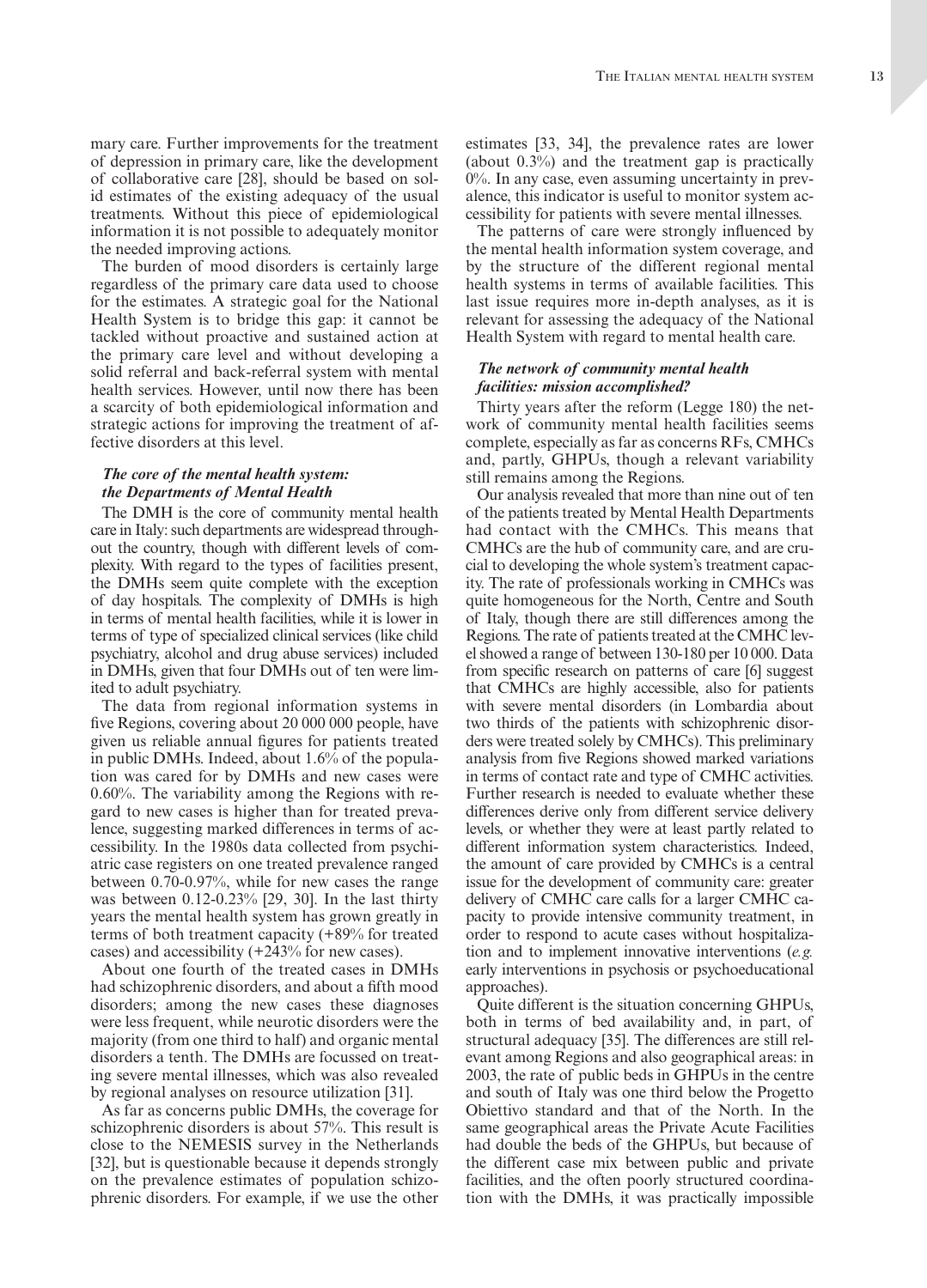for private facilities to replace the care provided by GHPUs. In a country which has one the lowest rates of acute inpatient beds in Europe [36], and where day hospitals are not widespread, there is a high risk that the clinical needs of people with severe mental illness are not met during times of acute crisis if the public GHPU network is weak and the CMHCs are not able to care for these patients in the community.

Let us summarize the results of PROGRES: in Italy, many people with severe mental illness who, previously, would have been treated in mental hospitals are now cared for in residential facilities. However the historical gap in the mental health system of the 80s, *i.e.* the lack of RFs in the community, has been now filled. However there are still some problems to be tackled. First, the provision of residential beds varies greatly across the Regions. Second, analyses of the care process in residential facilities show large heterogeneity, and efforts should be made to improve the effectiveness, and coordination, of care within the Departments of Mental Health. Third, in recent years the number of beds in residential facilities is still rapidly increasing [37, 31], and further RF expansion could hamper, in terms of competition for resources, the provision of intensive and innovative community care by CMHCs. This last is a crucial issue for the development of community care, not only in Italy but also throughout Europe [38].

## *Information, strategic tool for improving the Italian mental health system*

As stated by WHO, good information is needed to obtain a valid and reliable picture of a country's mental health system [39]. Without high quality information it is not possible to reach a planning rationale, the governance of the system is severely hampered, and accountability at both the national and regional levels is impeded. Decision Support 2000+, a US national initiative, has highlighted that the quality of information determines the quality of mental health care [40].

Thirty years after the psychiatric reform there is still no electronically recorded national mental health information system interactive among the Regions, which is a severe gap in the Italian mental health system. The comparisons presented in this paper derive from a few Regions which, over the last ten years, have autonomously developed regional information systems. These figures from the five Regions are preliminary findings and still present some methodological weaknesses, but they give some insight into the enormous monitoring and evaluation potential within the mental health information system.

In 2001 the Regions and the Ministry of Health [41] made a joint statement concerning the implementation of a national mental health information system, but this has not yet been translated into action. Some of the problems met with in this paper, *e.g.* the comparison of CMHC activities because of differences in terminology, would be easily resolved if the Glossary of Community Mental Health activities, included in the National Mental Health information System Framework, was applied.

The lack of a national mental health information system severely hampers not only planning and monitoring, but also any analysis of the mental health system. To this day the only data available at the national level is derived from surveys (*e.g.* PROGRES surveys) that have analyzed, in-depth, the individual mental health facility networks; such data provided only a part of the comprehensive picture of the mental health system and were not at all suitable for monitoring changes as mental health information systems can.

How can epidemiological information help the mental health system in Italy? First, we should consider that a unique mental health system in Italy does not exist: after the 1978, Psychiatric Reform regionalizing mental health care, 21 regional mental health systems were developed and these differ greatly in terms of organization, network of facilities, accessibility, care delivered etc. Therefore these differences among the regional systems need urgent evaluation. Second, in the last thirty years much attention has been paid to the development of a network of community mental health services, therefore we should now focus on assessing the overall quality of these mental health systems. This requires to evaluate through mental information system data the usual dimensions of quality assessment, *i.e.* accessibility, adequacy, acceptability, continuity and effectiveness [42]. In Italy, as in the rest of the world [43], there is an urgent need for more research into the mental health system to explore these crucial issues.

However working only at the system level does not meet all the quality needs in the mental health system, also practices at the DMH level need changing. While our knowledge about effective mental health care is growing fast, putting such knowledge into practice and using it in day-to-day patient care often fails [44]. Pincus *et al.* [45] stated that in mental health care "The gap between the care that patients *could* receive and do receive is greater than a fissure, it is a chasm". To fill such a gap, the authors suggest a more efficient dissemination of evidence to clinicians in order to strengthen the measure of quality, the improvement of the informative infrastructure needed for measuring and reporting quality, and the supporting of quality improvement practices at the locus of care. High quality information is also needed for implementing clinical governance at the DMH level [46].

There is growing consensus on the use of evidencebased clinical indicators for improving quality [47]. In Italy the SIEP DIRECT'S Project goes in this direction [48, 49]. This Project, conducted in 19 DMHs, evaluated the quality of care delivered to patients with schizophrenia through a set of indicators (www. eps-journal.com/custom/direct/2008\_4-Instrument\_ 2.pdf) based on NICE Guideline recommendations [50]. This tool may increase awareness of the strengths and weaknesses of customary mental care and open the door to improving actions.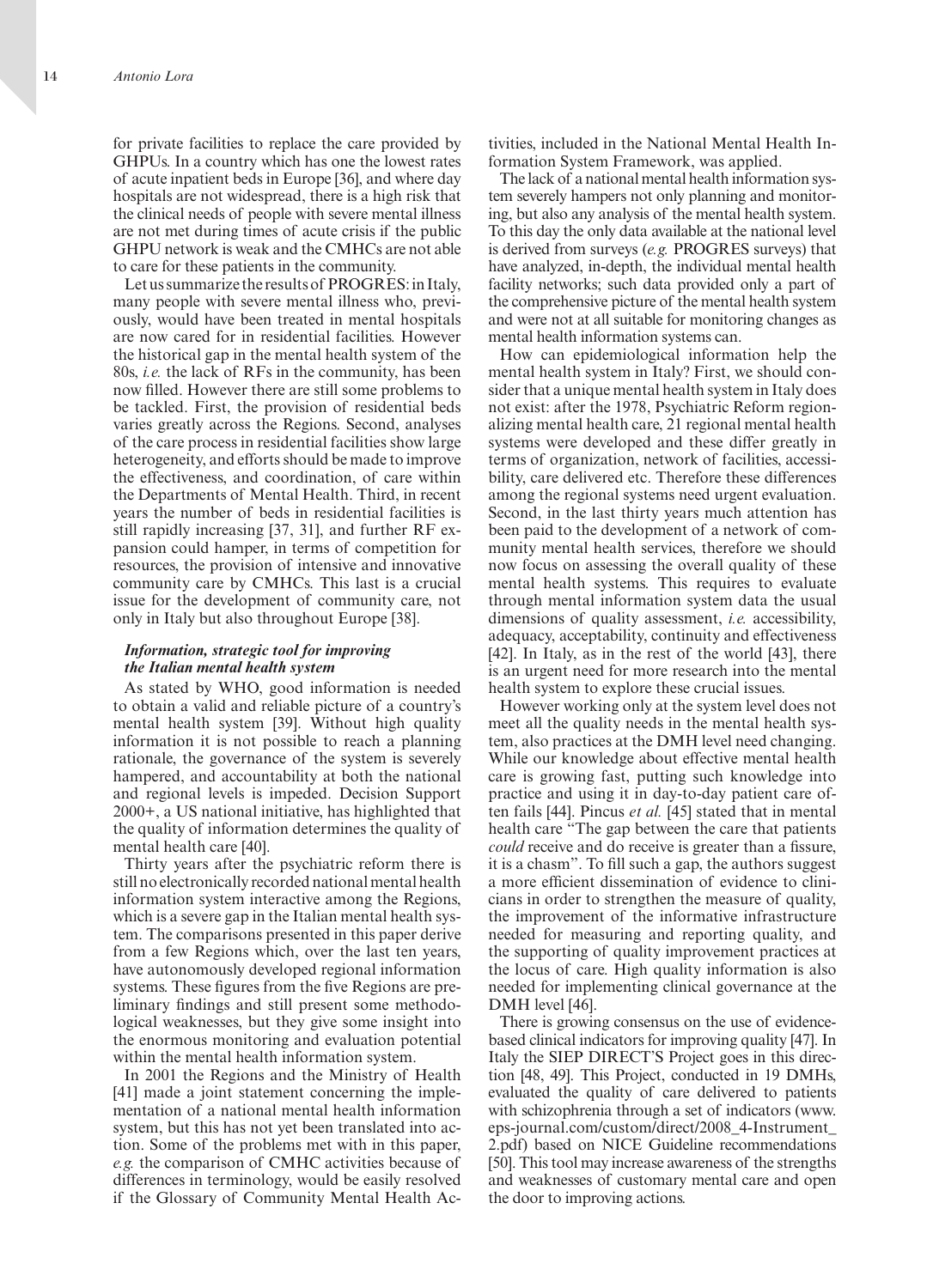#### *Acknowledgments*

For the data I would like to thank the following: for the PROG-CSM data, Drs Giuseppe Tibaldi and Carmine Munizza (Centro Studi e Ricerche in Psichiatria); the data from the Liguria men-

## *References*

- 1. Tansella M. The long journey of monitoring and evaluating a new mental health service. *Acta Psychiatr Scand* 2007;437(Suppl.):3-5.
- 2. Tansella M, Amaddeo F, Burti L, Lasalvia A, Ruggeri M. Evaluating a community-based mental health service focusing on severe mental illness. The Verona experience. *Acta Psychiatr Scand* 2006;429(Suppl.):90-4.
- 3. de Girolamo G, Bassi M, Neri G, Ruggeri M, Santone G, Picardi A. The current state of mental health care in Italy: problems, perspectives, and lessons to learn. *Eur Arch Psychiatry Clin Neurosci* 2007;257:83-91.
- 4. World Health Organization *Everybody business: strengthening health systems to improve health outcomes: WHO's framework for action.* Geneva: WHO; 2007.
- 5. Goldberg D, Huxley P. *Mental illness in the community: the pathway to psychiatric care.* London: Tavistock Publications; 1980.
- 6. Lora A, Cosentino U, Gandini A, Zocchetti C. Which community care for patients with schizophrenic disorders? Packages of care provided by departments of mental health in Lombardy (Italy) *Epidemio Psichiatr Soc* 2007;16:330-8.
- 7. Disease Control Priorities Project. *Global Burden of Disease and Risk Factors.* Lopez AD, Mathers CD, Ezzati M, Jamison DT, Murray CJL. (Ed.). Oxford University Press and The World Bank; 2006. Available from: http://www.dcp2.org/ main/Home.html.
- 8. de Girolamo G, Polidori G, Morosini P, Scarpino V, Reda V, Serra G, Mazzi F, Alonso J, Vilagut G, Visonà G, Falsirollo F, Rossi A, Warner R. Prevalence of common mental disorders in Italy: results from the European Study of the Epidemiology of Mental Disorders (ESEMeD). *Soc Psychiatry Psychiatr Epidemiol* 2006;41:853-61.
- 9. de Girolamo G, Polidori G, Morosini P, Mazzi F, Serra G, Scarpino V, Reda V, Visonà G, Falsirollo F, Rossi A. Prevalence of common mental disorders in Italy, risk factors, health status, and utilization of health services: the ESEMeD-WMH project. *Epidemiol Psichiatr Soc* 2005;14(Suppl. 4):1-100.
- 10. The WHO World Mental Health Survey Consortium. prevalence, severity, and unmet need for treatment of mental disorders in the World Health Organization World Mental Health Surveys. *JAMA* 2004;291:2581-90.
- 11. Wang PS, Aguilar-Gaxiola S, Alonso J, Angermeyer MC, Borges G, Bromet EJ, Bruffaerts R, de Girolamo G, de Graaf R, Gureje O, Haro JM, Karam EG, Kessler RC, Kovess V, Lane MC, Lee S, Levinson D, Ono Y, Petukhova M, Posada-Villa J, Seedat S, Wells JE. Use of mental health services for anxiety, mood, and substance disorders in 17 countries in the WHO World Mental Health Surveys. *Lancet* 2007;370:841-50.
- 12. Faravelli C, Abrardi L, Bartolozzi D, Cecchi C, Cosci F, D'Adamo D, Lo Iacono B, Ravaldi C, Scarpato MA, Truglia E, Rossi Prodi PM, Rosi S. The Sesto Fiorentino study: point and one-year prevalences of psychiatric disorders in an Italian community sample using clinical interviewers. *Psychother Psychosom* 2004;73:226-34.

tal health information system, Dr Panfilo Ciancaglini (Regione Liguria); the data from Emilia Romagna, Drs Linda Pazzi and Angelo Fioritti (Servizio Salute Mentale, Dipendenze Patologiche, Salute nelle Carceri, Regione Emilia Romagna); the data from Friuli Venezia Giulia, Dr Giuliana Pessina (Agenzia Regionale della Sanità Regione Friuli Venezia Giulia), and the data from Lazio, Dr Andrea Gaddini (A.O. Salute Mentale Area Prevenzione e Tutela della Salute, Lazio Sanità, Agenzia di Sanità Pubblica).

Submitted on invitation. *Accepted* on 30 January 2009.

- 13. Piccinelli M, Pini S, Bellantuono C, Bonizzato P, Paltrineiri E, Ustun TB, Sartorius N, Tansella M. Lo studio internazionale multicentrico della Organizzazione Mondiale della Sanità sui disturbi psichici nella medicina generale: risultati relativi all'area di Verona *Epidemiol Psichiatr Soc* 1995;1:27-50.
- 14. Berardi D, Berti Ceroni G, Leggieri G, Rucci P, Ustün B, Ferrari G. Mental, physical and functional status in primary care attenders. *Int J Psychiatry Med* 1999;29:133-48.
- 15. Berardi D, Leggieri G, Ceroni GB, Rucci P, Pezzoli A, Paltrinieri E, Grazian N, Ferrari G. Depression in primary care. A nationwide epidemiological survey. *Fam Pract* 2002;19:397-400.
- 16. Ministero della Salute. Progetto Obiettivo "Tutela Salute mentale 1998-2000" Available from: http://www.ministerosalute.it/imgs/C\_17\_pubblicazioni\_558\_allegato.pdf.
- 17. Centro Studi e Ricerche in Psichiatria. *Una valutazione nazionale dei Centri di Salute Mentale Territoriali Italiani: il Progetto PROG-CSM Fase I - Report al Ministero della Salute*  (unpublished report). Torimo; 2008.
- 18. World Health Organization. *The ICD 10 classification of mental and behavioural disorders: diagnostic criteria for research.* Geneva: WHO; 1993.
- 19. Kohn R, Saxena S, Levav I, Saraceno B. The treatment gap in mental health care *Bull World Health Org* 2004;82:858-66.
- 20. de Girolamo G, Barbato, Bracco A, Gaddini R, Miglio A, Morosini R, Norcio, B., Picardi, A, Rossi, E, Rucci, P, Santone, G, & Dell'Acqua, G. The characteristics and activities of acute psychiatric inpatient facilities: A national survey in Italy. *Br J Psychiatry* 2007;191:170-7.
- 21. Barbato A. Psychiatry in transition: outcomes of mental health policy shift in Italy. *Aust NZ J Psychiatry* 1998;32:673-9.
- 22. Preti A, Rucci P, Santone G, Picardi A, Miglio R, Bracco R, Norcio B, de Girolamo G. Patterns of admission to acute psychiatric in-patient facilities: a national survey in Italy. *Psychol Med* 2008;26:1-12.
- 23. Gaddini A, Biscaglia L, Bracco R, de Girolamo G, Miglio R, Norcio B, Rossi E, Rucci P, Santone G. A one-day census of acute psychiatric inpatient facilities in Italy: findings from the PROGRES-Acute Project. *Psychiatr Serv* 2008;59:722-4.
- 24. de Girolamo G, Picardi A, Micciolo R, Falloon I, Fioritti A, Morosini P. For the Italian PROGRES Study Group. Residential care in Italy: a national survey of non-hospital facilities. *Br J Psychiatry* 2002;181:220-5.
- 25. Santone G, de Girolamo G, Falloon I, Fioritti A, Micciolo A, Picardi A, Zanalda E. For the PROGRES Group. The process of care in residential facilities. A national survey in Italy. *Soc Psychiatry Psychiatr Epidemiol* 2005;40:540-50.
- 26. de Girolamo G. Picardi A, Santone G, Falloon I, Morosini P, Fioritti A, Micciolo R. For the PROGRES Group. The severely mentally ill in residential facilities: a national survey in Italy. *Psychol Med* 2005;34:1-11.
- 27. Fernández A, Haro JM, Martinez-Alonso M, Demyttenaere K, Brugha TS, Autonell J, de Girolamo G, Bernert S, Lépine JP,